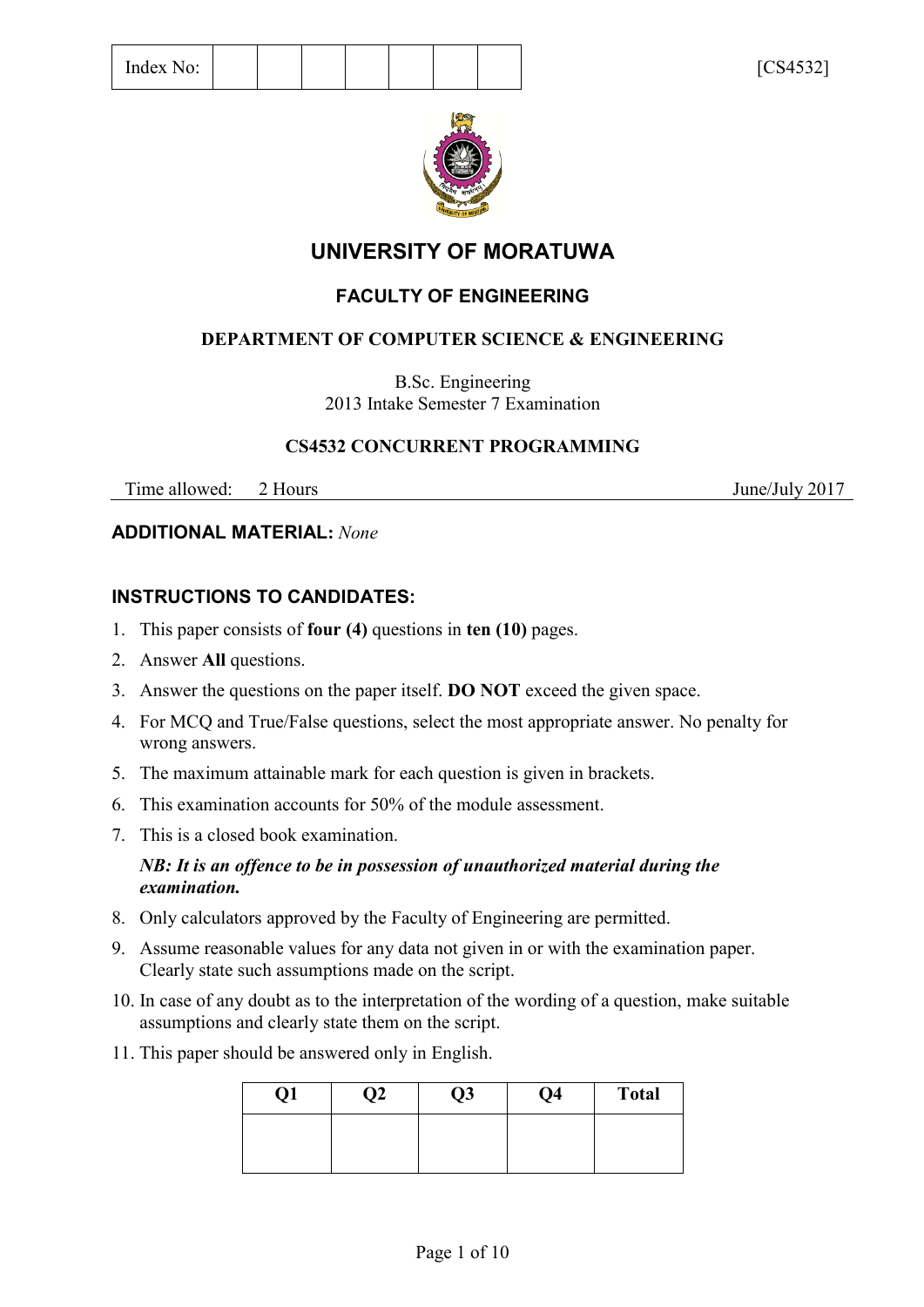#### **Question 1 (25 marks)**

Circle the correct answer number.  $[2 \times 5 \text{ marks}]$ 

- (i) Which of the following is **not** a contributing factor for the increased adoption of parallel/concurrent programming?
	- a) Availability of many/multi-core processors
	- b) Enables better utilization of hardware resources
	- c) High efficiency of parallel/concurrent programs
	- d) Is the only way to solve some problems on time
- (ii) When a high priority task is indirectly preempted by a low priority task effectively inverting the relative priority of the two tasks, the scenario is called
	- a) Priority exchange b) Priority inversion
	- c) Priority inheritance d) Priority modification
- (iii) A monitor is a module that encapsulates
	- a) Procedures that operate on shared data structure
	- b) Shared data structures
	- c) Synchronization between concurrent procedure invocation
	- d) All of the above
- (iv) Which of the following mutual exclusion algorithm could lead to lower resource utilization under high contention?
	- a) Centralized algorithm b) Decentralized algorithm
	- c) Distributed algorithm d) Token-based algorithm
- (v) MPI style of programming is used in
	- a) Distributed mutual exclusion problems
	- b) Distributed memory systems
	- c) Shared memory systems with uniform memory access
	- d) Shared memory systems with none uniform memory access

#### Fill in the blanks.  $[1 \times 5 \text{ marks}]$

- 
- (vi) A program with 80% parallelizable code can archive a maximum speed up of  $\qquad \qquad$ .
- (vii) In *r*-bounded waiting, a process cannot be overtake by more than times.
- (viii) In \_\_\_\_\_\_\_\_\_\_\_\_\_\_\_\_\_\_\_\_ phase (of parallel algorithm design) tasks are combined into larger tasks to improve performance and reduce development cost.
- (ix) It is not desirable to have a deeper tree in Divide and Conquer solution pattern as it leads to \_\_\_\_\_\_\_\_\_\_\_\_\_\_\_\_\_\_\_\_ .
- (x) Hold and Wait Condition of deadlocks can be avoided by  $\Box$

\_\_\_\_\_\_\_\_\_\_\_\_\_\_\_\_\_\_\_\_\_\_\_\_\_\_\_.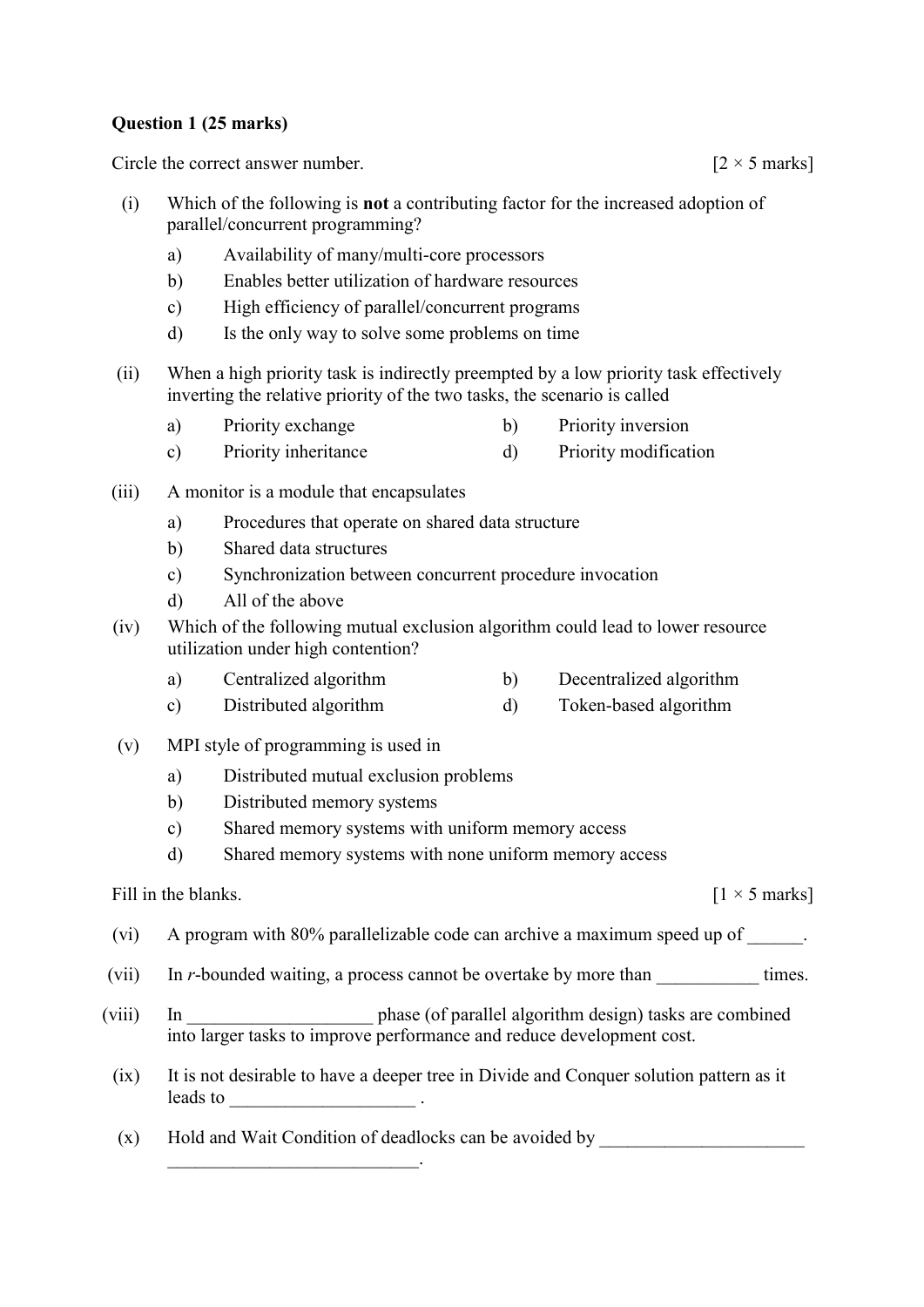| $\sim$<br>Index<br>No: |  |  |  |  |  |  |  | $5001522$<br>-4<br>◡◡<br>⊤ٿر⊤<br>- |
|------------------------|--|--|--|--|--|--|--|------------------------------------|
|------------------------|--|--|--|--|--|--|--|------------------------------------|

### Tick **TRUE** or **FALSE**. Give one sentence justification. [2 × 5 marks]

|                    |                                                                                                    | <b>True</b> | <b>False</b> |
|--------------------|----------------------------------------------------------------------------------------------------|-------------|--------------|
| $(x_i)$            | Solutions for concurrency problems must not make any<br>assumptions on time or speed of execution. |             |              |
|                    |                                                                                                    |             |              |
| (xii)              | Throughput can be increased by reducing latency.                                                   |             |              |
|                    |                                                                                                    |             |              |
| (xiii)             | A semaphore is a shared integer that cannot drop below zero.                                       |             |              |
|                    |                                                                                                    |             |              |
| (xiv)              | Loop parallel is an example of Parallelizing a problem by Task.                                    |             |              |
|                    |                                                                                                    |             |              |
| $\left( xy\right)$ | Checkpoint and Rollback prevent the occurrence of a deadlock.                                      |             |              |
|                    |                                                                                                    |             |              |

#### **Question 2 (25 marks)**

(i) Using a suitable example(s) briefly explain each of the following terms in the context of concurrent/parallel programming.  $[2 \times 2 \text{ marks}]$ of concurrent/parallel programming.

(a) Fairness:

(b) Wait free: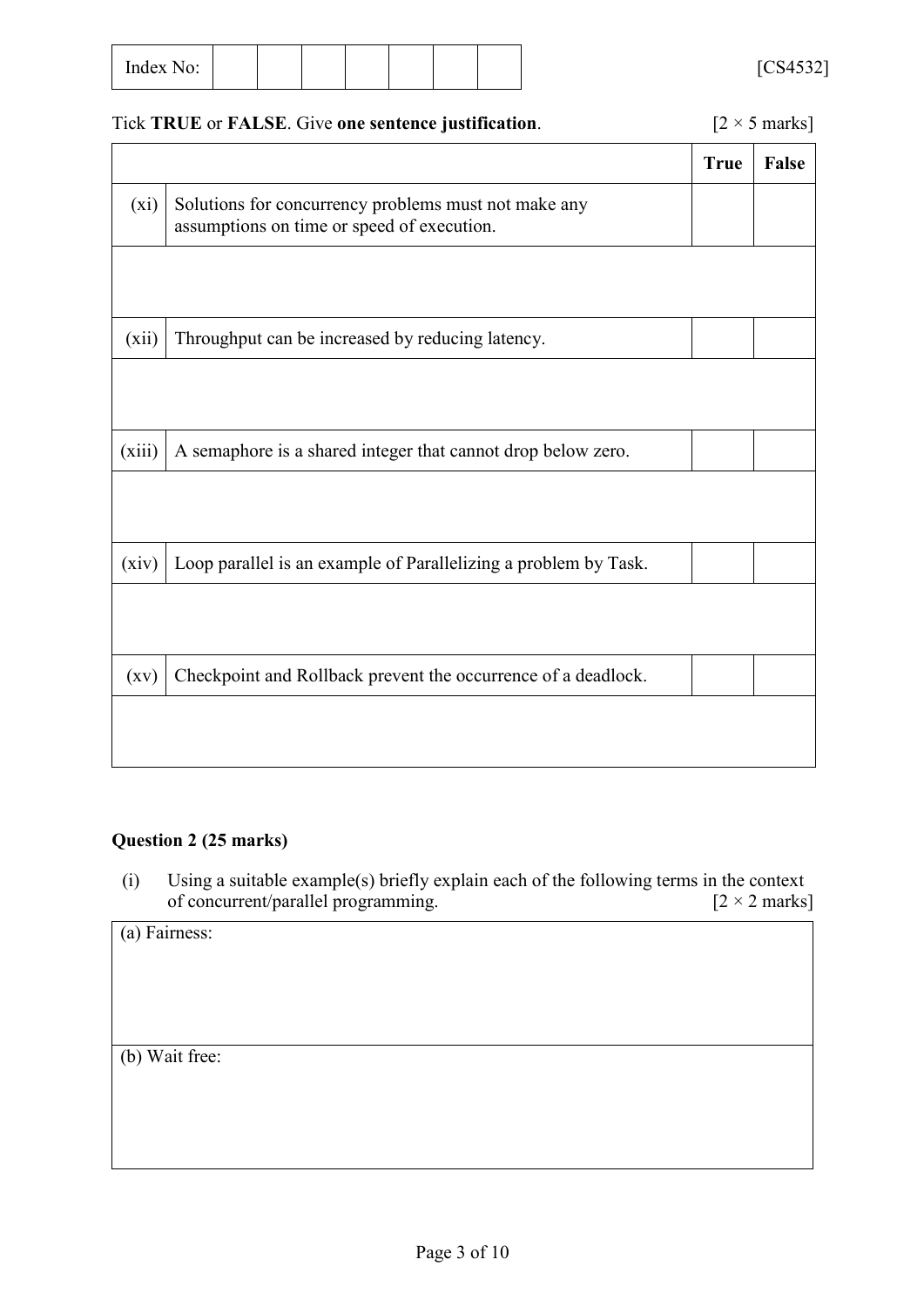(ii) Consider the following program. Assume initially *turn* = 0.

| Process 0           | Process 1           |
|---------------------|---------------------|
| $flag[0] = 1$       | $flaq[1] = 1$       |
| while(flaq[1]){     | while $(flag[0])$ { |
| if (turn == 1) {    | if $(turn == 0)$ {  |
| $flag[0] = 0$       | $flag[1] = 0$       |
| while $(turn == 1)$ | while $turn == 0)$  |
| $flag[0] = 1$       | $flaq[1] = 1$       |
| //critical section  | //critical section  |
| $turn = 1$          | $turn = 0$          |
| $flaq[0] = 0$       | $flaq[1] = 0$       |

(a) Explain whether this code satisfy safetiness property or not. [4 marks]

(b) Explain whether this code satisfy liveness property or not. [4 marks]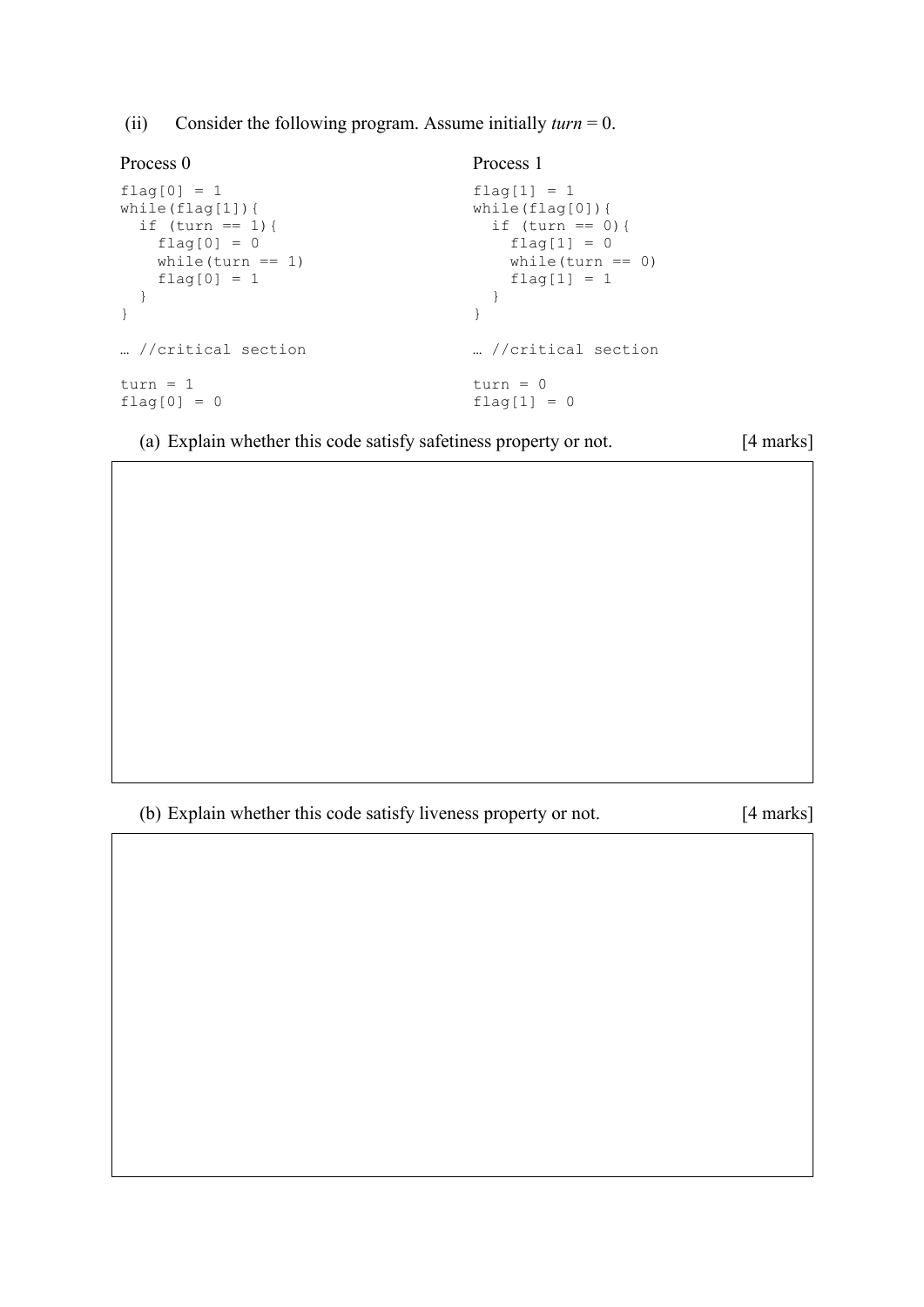(iii) Consider the following program with two threads.

int  $x = 1$ ; Thread A Thread B while(1) while(1) print  ${}^{\prime\prime}A'' +$  string(x)  $X - = 1$  $x$  += 1 print "B" + string(x)

(a) Provide 2 possible outcomes of the above program, except *A0*, *B0*, *A0*, *B0* ... [2 marks]

\_\_\_\_ \_\_\_\_ \_\_\_\_ \_\_\_\_ … \_\_\_\_ \_\_\_\_ \_\_\_\_ \_\_\_\_ … (b) Give a semaphore-based solution to make sure that the program prints only *A0*, *B0*, *A0*, *B0*, … . New code can be introduced only to define the semaphore(s) and to perform *up*() and *down*() operations on the semaphore(s). [7 marks]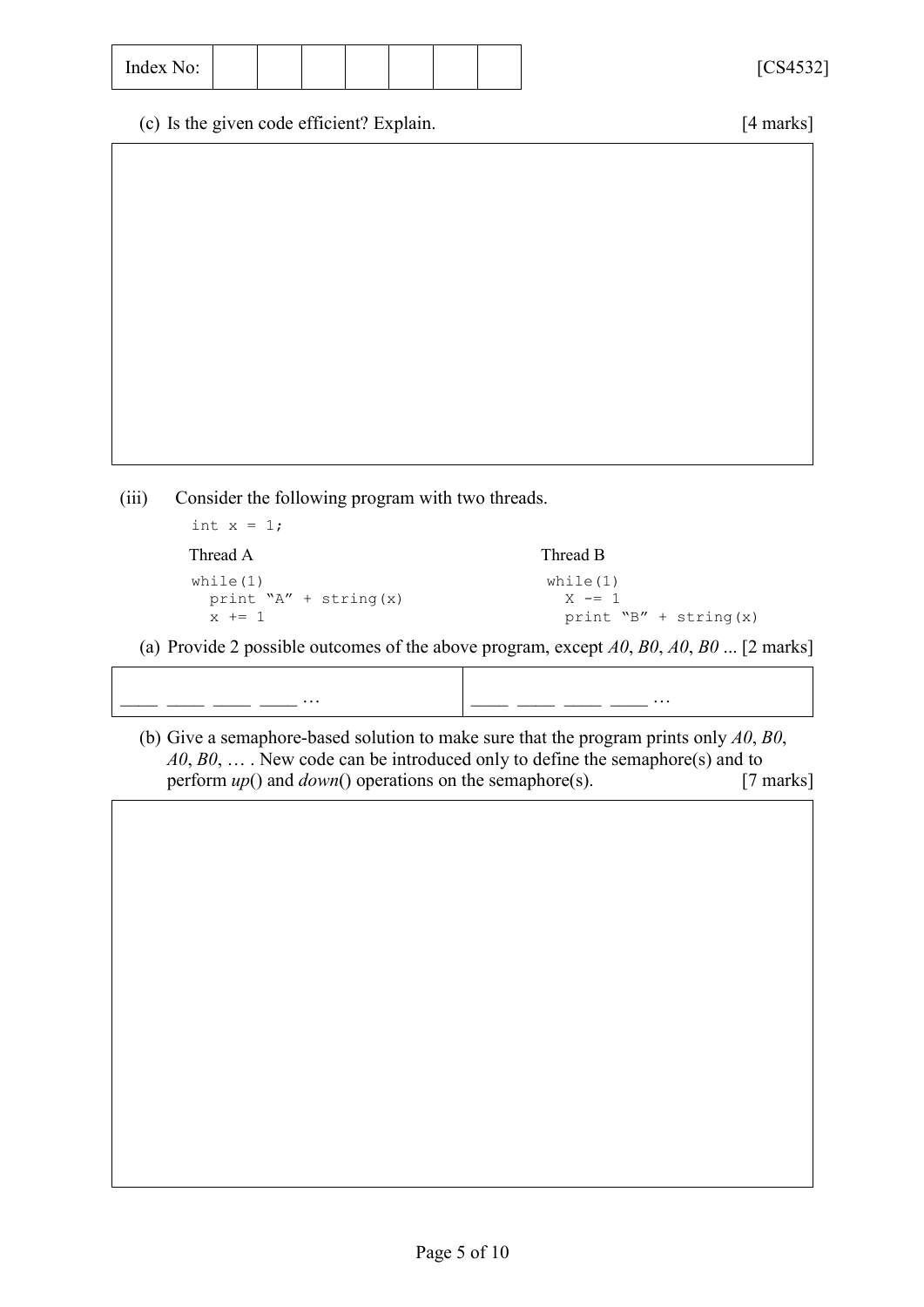#### **Question 3 (25 marks)**

Map-Reduce is a good example of producer-consumer problem. As seen in the following figure *Master* assigns *map* and *reduce* tasks to the nodes named *workers*. Workers running *map* function generate intermediate data and store them as files in their local hard disk. Once writing is over, a file is then read by one or more workers running the *reduce* function. Number of workers running *map* and *reduce* functions may vary depending on the problem.



(i) Suppose we want to run map-reduce on a single node with many cores, where each core acts as a worker. Outline a semaphore-based solution for synchronized file access between workers running *map* and *reduce* functions. [10 marks]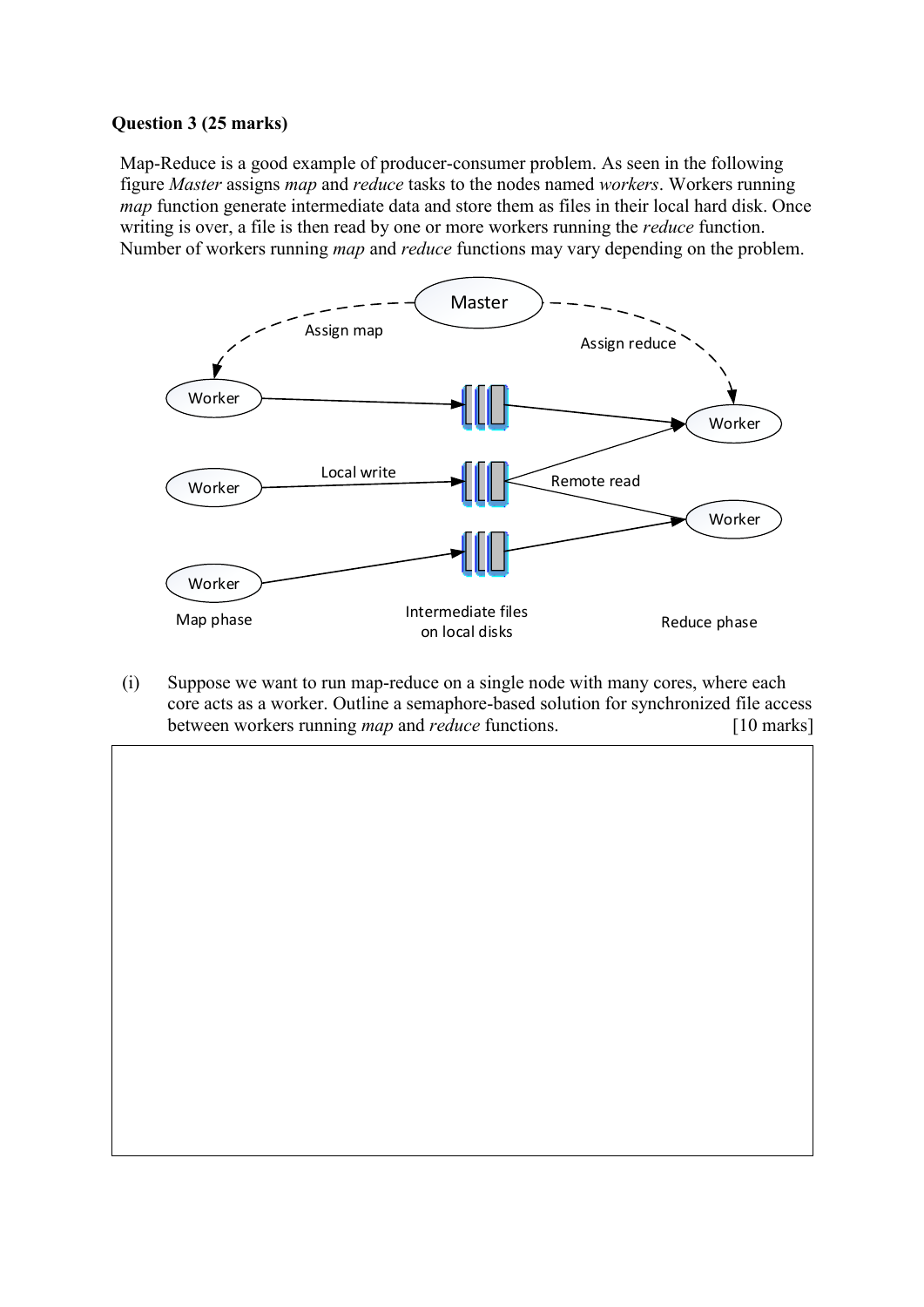| Index No: |  |
|-----------|--|
|-----------|--|

| (ii) | Suppose we want to run map-reduce on a large datacenter, where each worker is a |              |
|------|---------------------------------------------------------------------------------|--------------|
|      | different node. Outline a solution for synchronized file access between workers |              |
|      | running <i>map</i> and <i>reduce</i> functions.                                 | $[10$ marks] |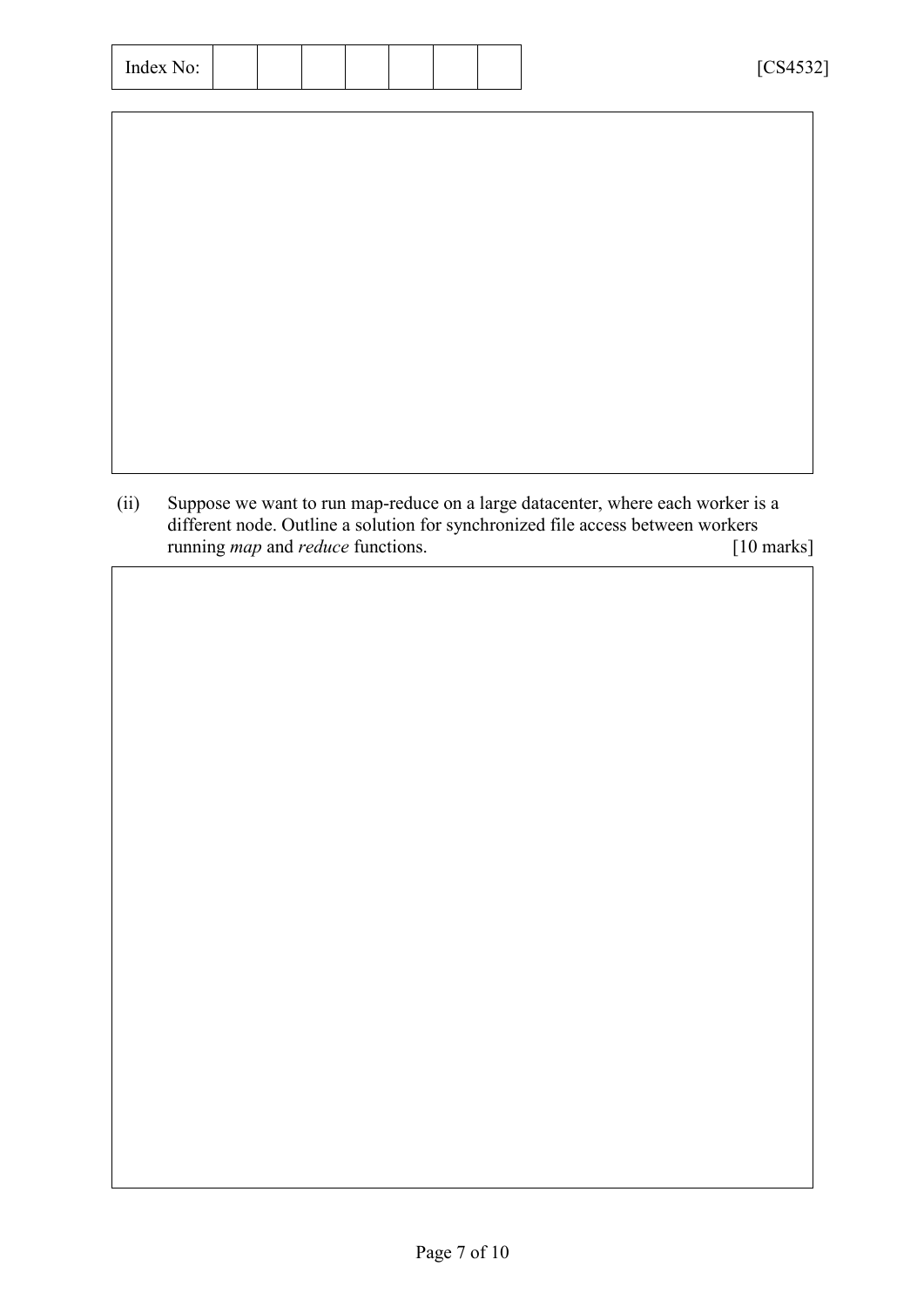(iii) Once workers running the *map* function write files, workers running *reduce* function need to process them. Propose a solution to balance the workload of workers running the *reduce* function. [5 marks]

#### **Question 4 (25 marks)**

Suppose we want to find the total of first 100,000 values of Geometric sequence. Given a number *a* and *r*, the rule is  $x_n = ar^{n-1}$ . In general, we can write the sequence as:

 $a + ar + ar^{2} + ar^{3} + ar^{4} + ar^{5} + ...$ 

(i) Outline an MPI program (using pseudo code) capable of calculating the sum of first 100,000 values of the sequence, and sending it to all nodes. Indicate MPI functions and key parameters (it is not essential to follow exact function signature). [10 marks]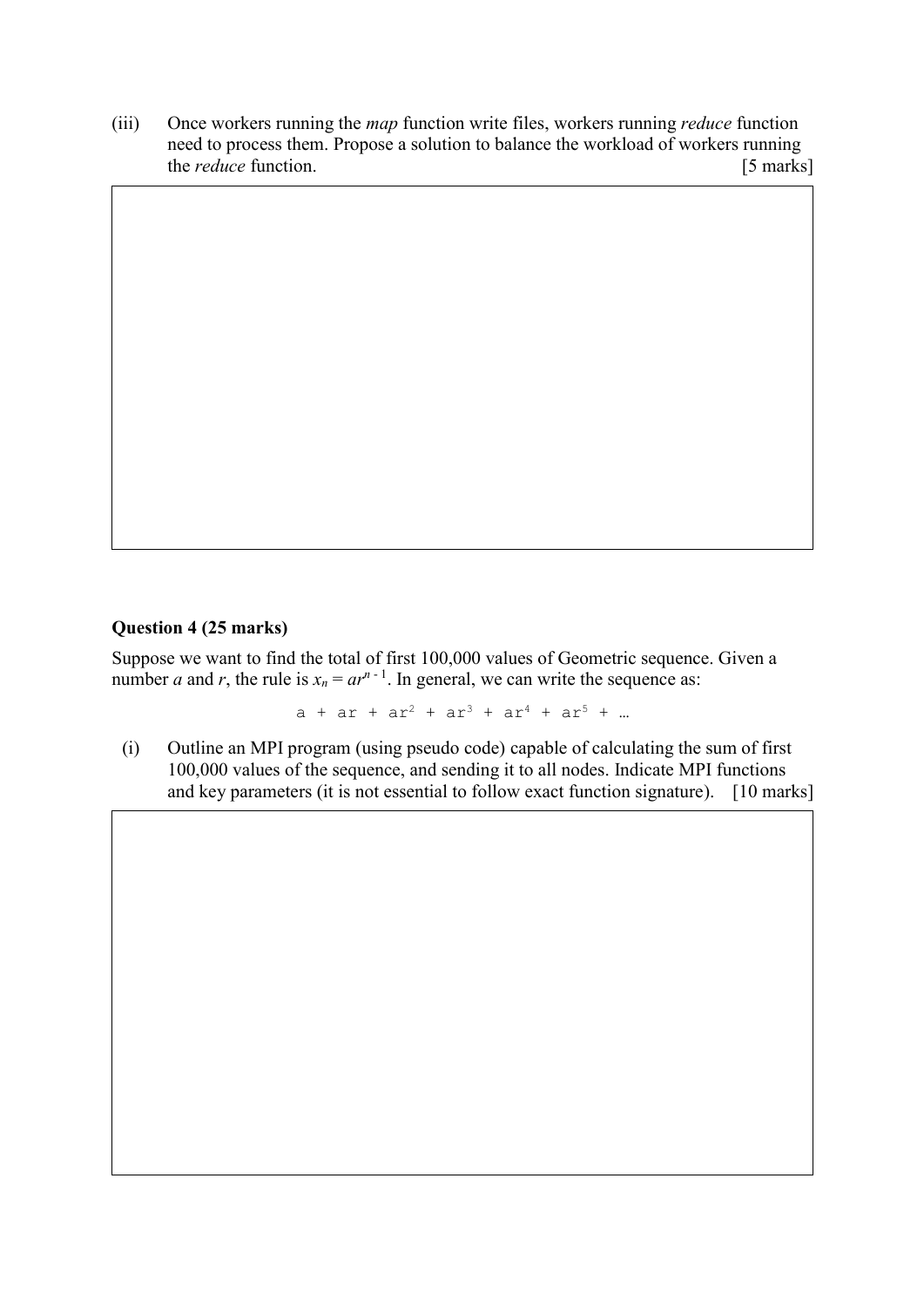| Index No: |  |
|-----------|--|
|-----------|--|

(ii) Outline a CUDA kernel to generate the sum of first 100,000 values of the sequence.<br>Also, show how you would invoke the kernel. [12 marks] Also, show how you would invoke the kernel.

Kernel launch code: